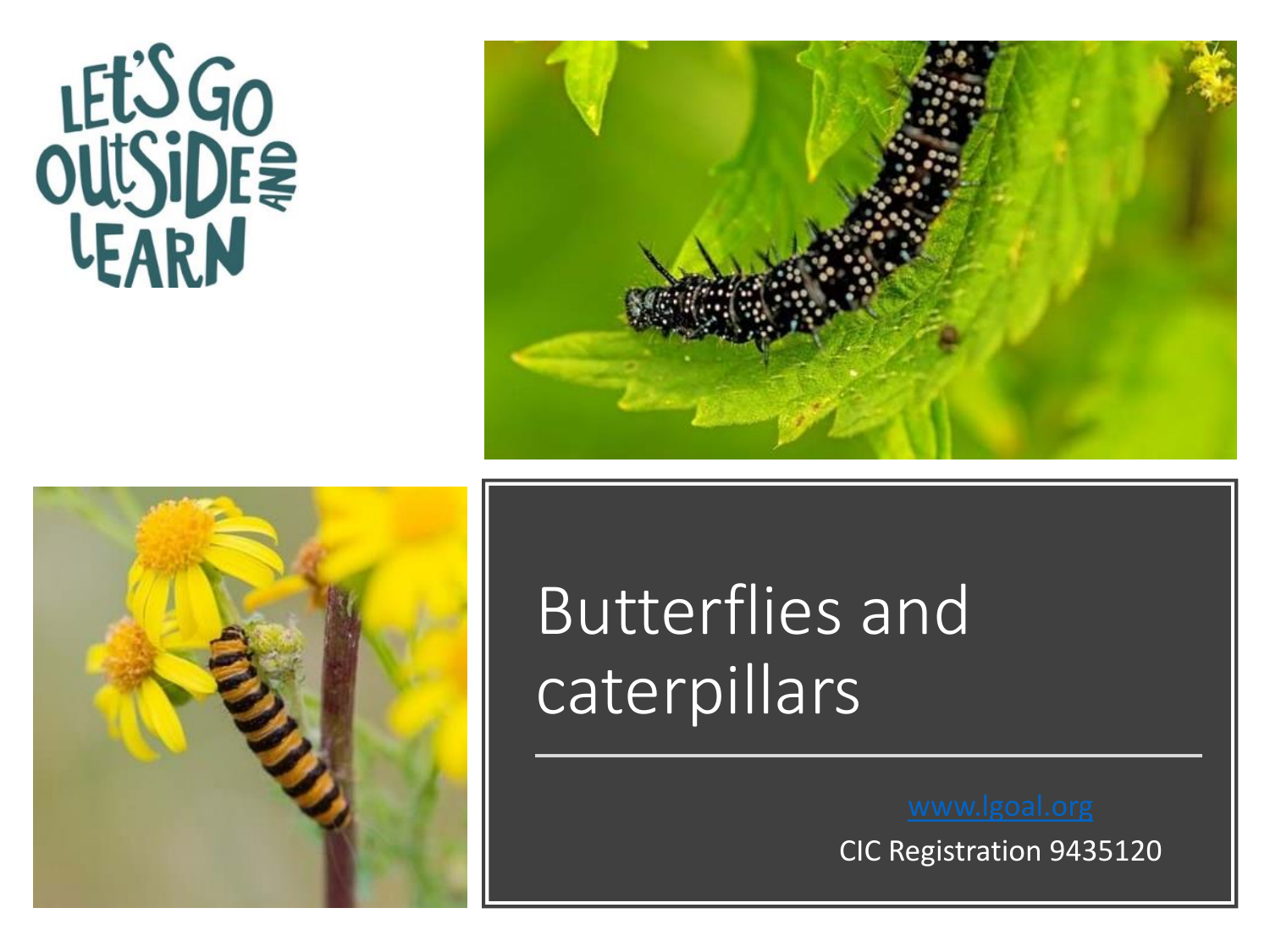## Butterflies and caterpillars

Did you know there are about 60 different variety of butterflies found in the UK?

As summer advances there are plenty of opportunities for investigating butterflies in your garden if you have one, or from your home of you do not. Here are some ideas for activities.

Learn more about butterfly caterpillars and where they live. The Butterfly Conservation Trust has some great resources that shows butterflies and their caterpillars.

https://munchingcaterpillars.org/wpcontent/uploads/2013/07/ID\_guide\_to\_Butt erflies\_and\_their\_caterpillars1.pdf





Peacock butterfly caterpillars can be found on common nettles from May to July.

They are black with black spines and small white dots and hatch from eggs in communal webs.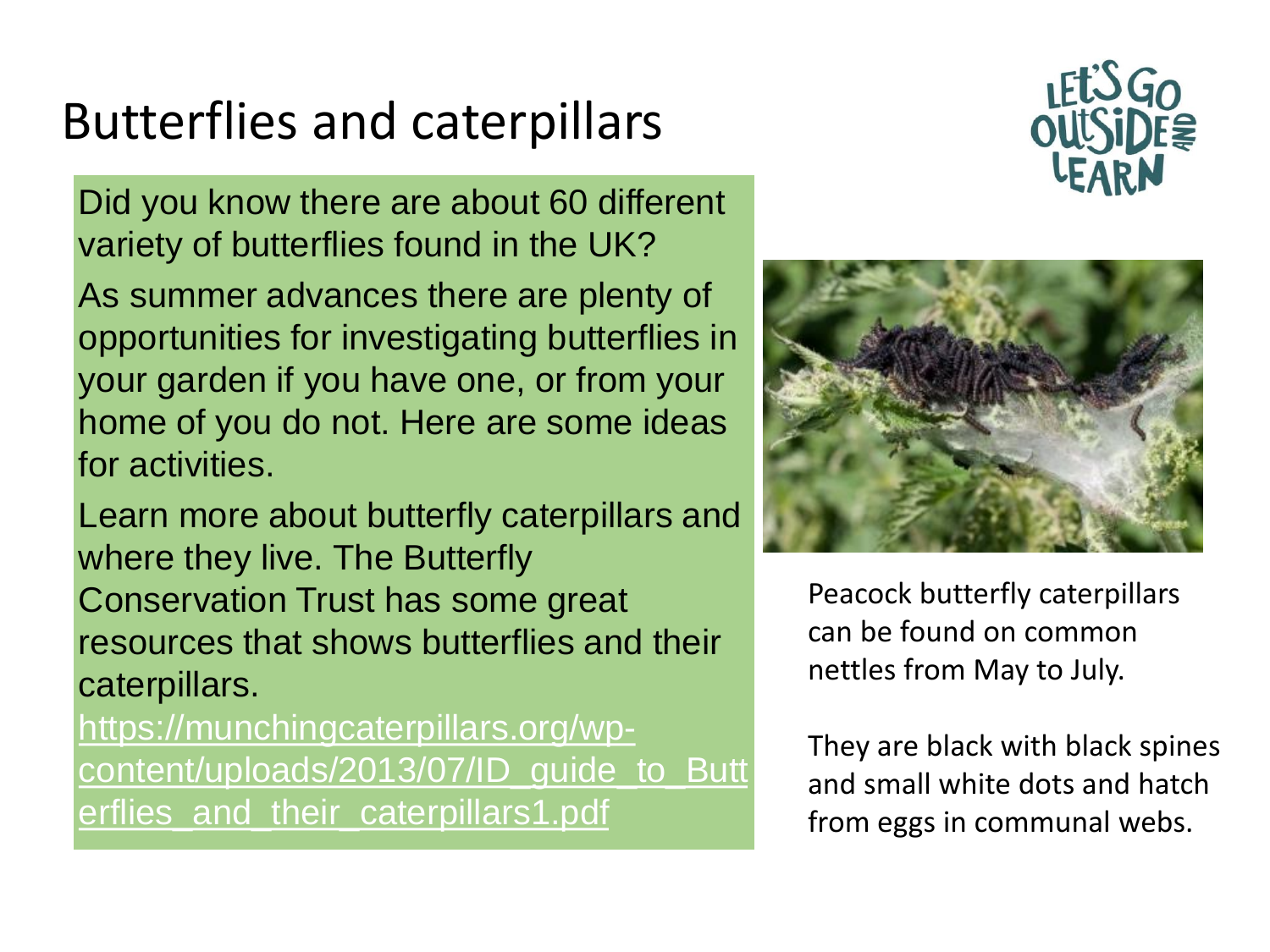## Looking for Caterpillars

If you have access to an outdoor space spend some time outside hunting for caterpillars.

It is best to choose a warm sunny day. Caterpillars have six true legs but may have several pairs of 'prolegs' along their abdomen to help them cling to leaves or twigs.

They can be found low down on plants or among leaf litter as well as higher up in bushes and trees, remember to search all through the vegetation. Can you identify the caterpillars? Keep an eye on those that you find and watch them change.

Why not grow some plants to attract butterfly caterpillars into your garden or your windowsill? The Butterfly Conservation Trust have a full list on their website but here are a few –

- hop attract comma caterpillars,
- ivy attract common blue,
- nasturtium attract large and small white and green veined white butterflies.



A comma caterpillar and the butterfly